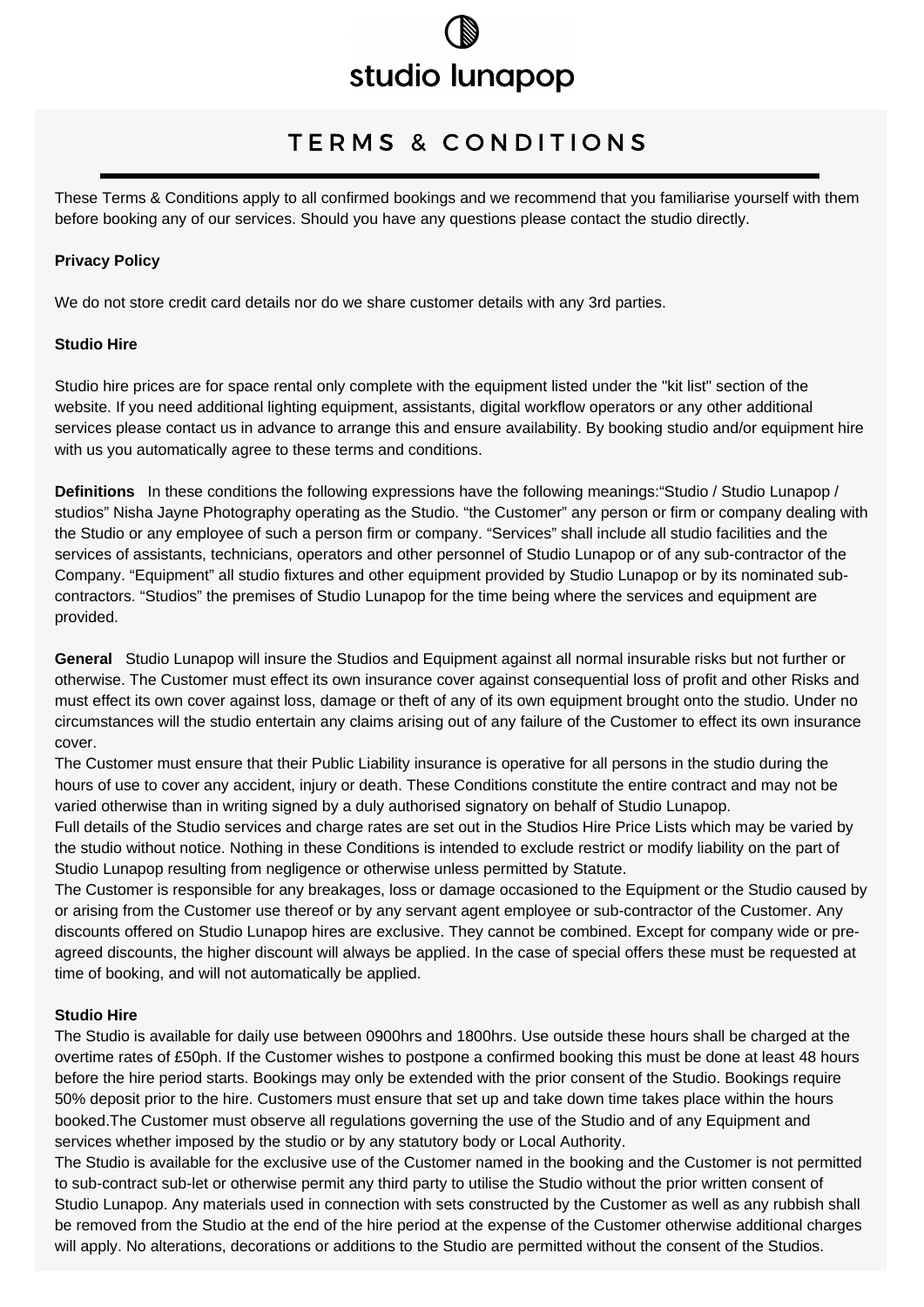At the end of the hire period the Studio must be surrendered in the same condition that it was in at the start of the hire period. Any costs incurred by the Studio arising out of any breach of this Condition shall be paid by the Customer. Special requirements should be notified to the Studio Manager at least 5 working days in advance and will potentially incur additional costs. The Customer must ensure that any persons under the age of 18 have parents' or guardians' permission to be at the studio during the period of studio hire. Parking is limited 4 car parking spaces on site.

## **Hire of Services and Equipment**

All equipment and services are supplied by the Studio entirely at the risk of the Customer. Studio Lunapop shall not be liable for loss or damage of any kind to material or props or equipment entrusted to it however caused including consequential loss and loss of profit. The Customer must notify the Studios at the time of supply if the condition of any Equipment is not acceptable. In no circumstances shall the Studio be liable for any loss or damage, including consequential loss, however caused arising out of the use or the inability to use the Equipment supplied or agreed to be supplied.

The Customer may not without the written consent of Studio Lunapop:

Remove the equipment from the Studio premises;

or modify or alter or tamper with the Equipment in any way;

nor use the Equipment in a manner not recommended by the Manufacturer;

nor allow or suffer the Equipment to be used by any untrained or unauthorised personnel;

nor part with possession sell pledge encumber or suffer any lien to be created on the Equipment.

Where at the request of the Customer Studio Lunapop supplies to the Customer the services of assistants, subcontractors, freelancers or other persons such persons shall be deemed to be the servant of the Customer and the said services shall be deemed to be rendered by the Customer and the Studio shall not be liable for loss or damage of any kind however caused.

Studio Lunapop shall not be liable for any loss or damage howsoever arising out of any statement advice instruction or any other representation given or made by any servant of the Studios or any other person whose services are supplied to the Customer. The hire period for services or Equipment cannot be extended otherwise than with the consent of the Studios. Equipment must be returned promptly at the end of the hire period in good condition (save for fair wear and tear). The Customer shall pay or compensate the Studios for the replacement value of lost or damaged Equipment or in respect of any cancellation or variation of any order or failure to return the Equipment on time.

Authorised account holders must settle accounts within 14 days of the date of invoice. Any due amount unpaid shall be liable to interest at 8% above the Bank of England base rate.The hire charge commences when the Studio and/or Equipment is made available to the Customer whichever is the earlier and terminates when the Studio and/or Equipment is surrendered or returned to the Studios or the agreed hire period ends whichever is later. The Studio reserves the right to make an additional hourly labour charge to cover any costs incurred by HiveStudios as the result of failure to comply with these Terms & Conditions.

Any additional Equipment, services, staff or modifications to the Confirmation of Booking will be billed to and paid for by the Customer.

#### **Exclusions of Liability**

Studio Lunapop shall not be liable to the Customer for any loss damage expense liability or for any consequential loss (including loss of profit) whatsoever or howsoever arising out of or in connection with any of the following: any damage to or loss of property by the Customer or the Customers servants or agents or any third party. any breakdown stoppage or failure of the facilities and Equipment provided in the Studio or any other Equipment supplied to the Customer by Studio Lunapop.

any death or injury occasioned to any Customer or servant or agent of any Customer occasioned by the use of the Studio or any Equipment unless such death or injury is directly attributable to the negligence of the Studio or the servants or agents of Studio Lunapop.

for any fines and/or legal costs incurred by the Studios or the Customer for any activity connected with the hire of the Studio or Equipment.

any failure on the part of the Studio to comply with its obligations to the Customer due to any circumstances beyond the control of the Studio.